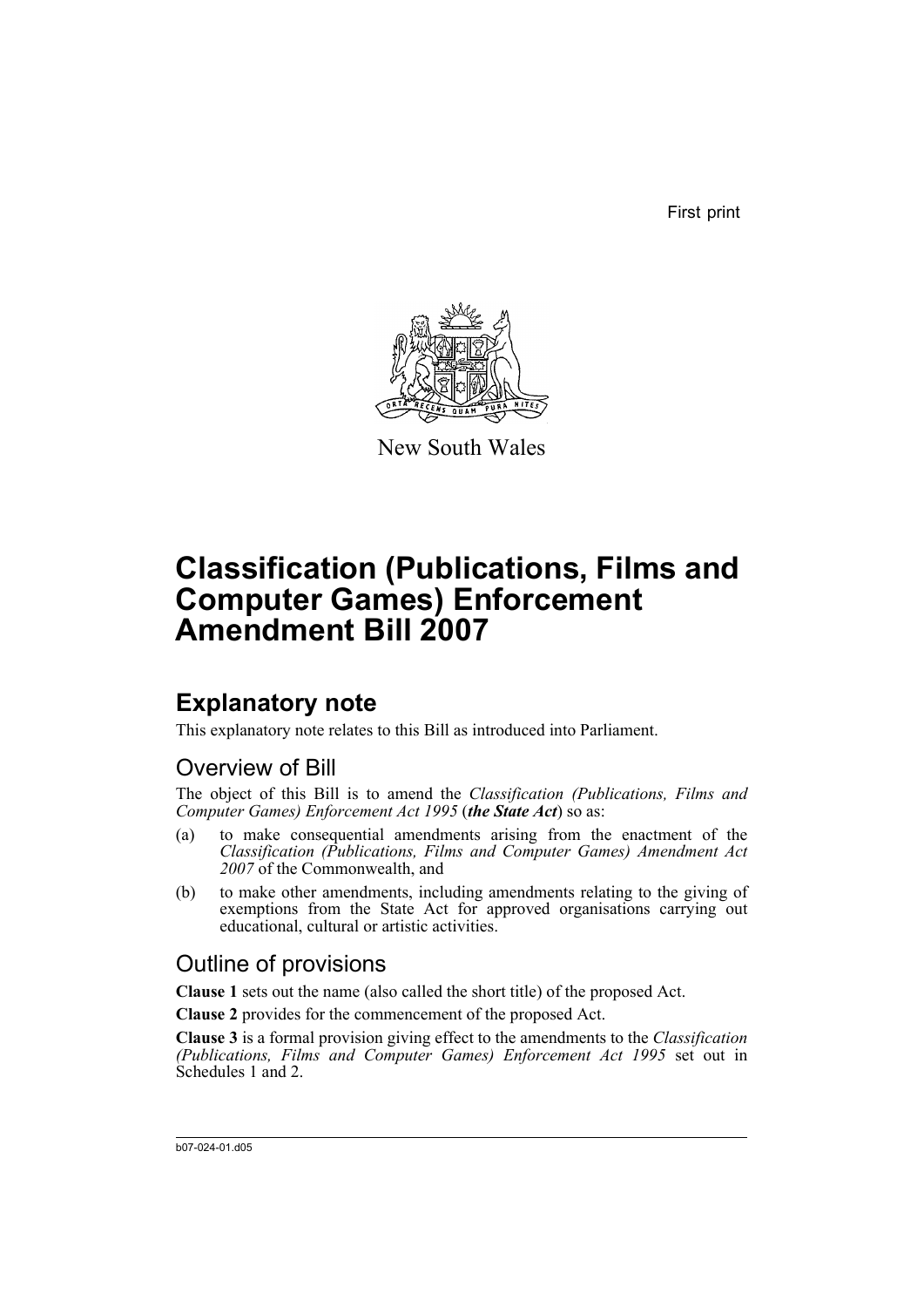Explanatory note

**Clause 4** provides for the repeal of the proposed Act after all the amendments have commenced. Once the amendments have commenced the proposed Act will be spent and section 30 of the *Interpretation Act 1987* provides that the repeal of an amending Act does not affect the amendments made by that Act.

#### **Schedule 1 Amendments consequential on enactment of Classification (Publications, Films and Computer Games) Amendment Act 2007 of the Commonwealth**

Schedule 1 makes amendments consequential on the enactment of the *Classification (Publications, Films and Computer Games) Amendment Act 2007* of the Commonwealth (*the Commonwealth amending Act*). State legislation provides complementary administrative and enforcement mechanisms for the classification of publications, films and computer games under the *Classification (Publications, Films and Computer Games) Act 1995* of the Commonwealth (*the Commonwealth Act*).

**Schedule 1 [1]** amends section 4 to substitute the definition of *approved form* as a consequence of the insertion of section 8A into the Commonwealth Act by the Commonwealth amending Act, which empowers the Commonwealth Minister (and not the Director of the Classification Board) to approve a form for a notice about classifications.

**Schedule 1 [2]** amends section 4 to insert a definition of *Convenor* (meaning the Convenor of the Classification Review Board), consistently with the Commonwealth Act. The definition is used in provisions inserted by the Commonwealth amending Act and by the proposed Act.

**Schedule 1 [3]** inserts a new section 5A, in the same terms as section 14A inserted in the Commonwealth Act by the Commonwealth amending Act. The new section 14A of the Commonwealth Act clarifies that, when several previously classified films are brought together for distribution in a single device (eg a DVD), the product does not require classification simply because of the fact of compilation. Similarly, new section 5A of the State Act ensures that a single device that consists of several previously classified films is not caught by the prohibition in section 6 of the sale or public exhibition of unclassified films.

**Schedule 1 [4]** amends section 7 (which prohibits the sale or public exhibition of a classified film if it is sold or exhibited under a different title from that under which it was classified or with alterations or additions to the form in which it was classified) so that the section is not contravened by the sale or public exhibition of a film:

under a title different from that under which it was classified if it is contained on one device (eg a DVD) that consists only of 2 or more classified films, or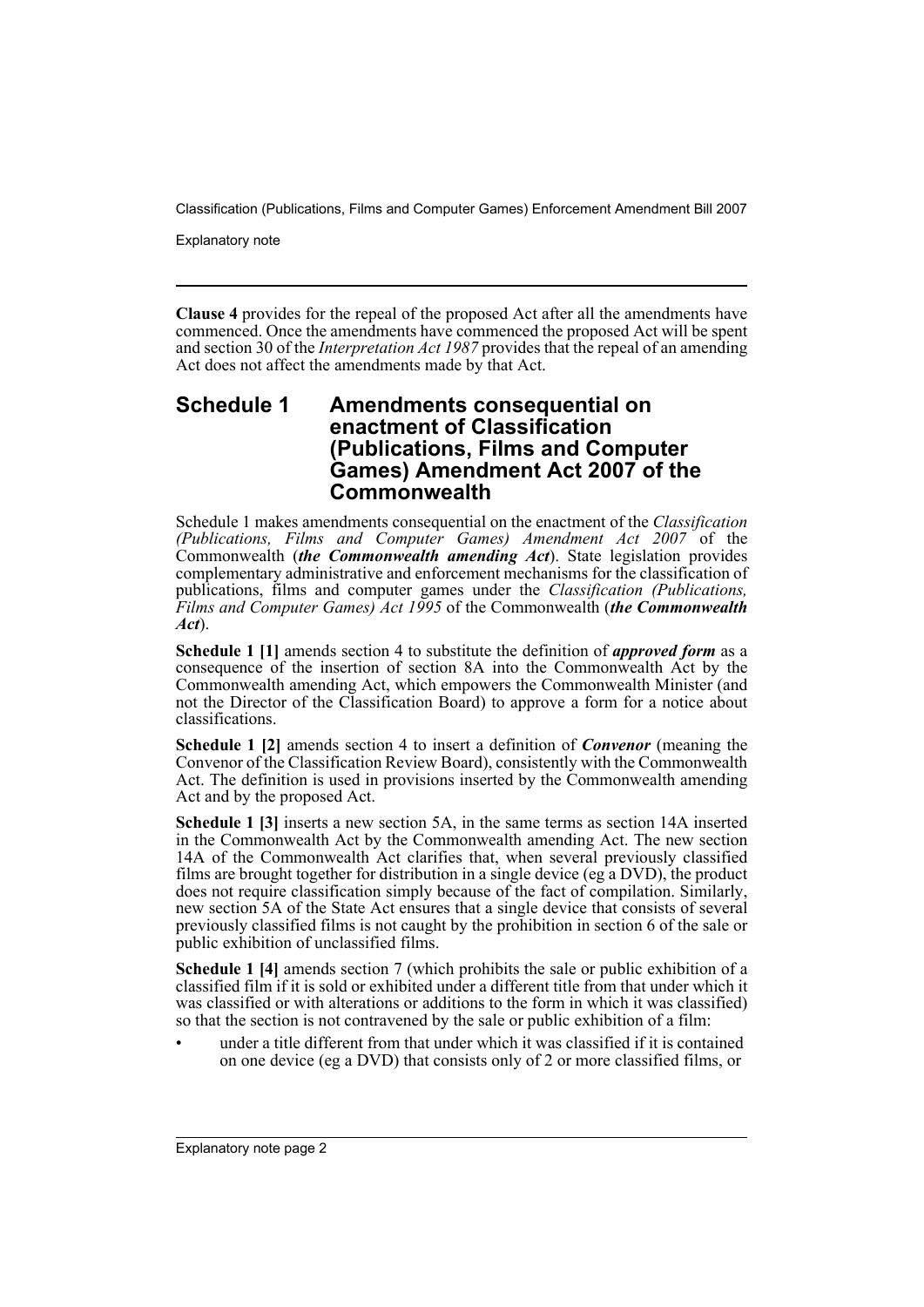Explanatory note

with modifications referred to in section 21 (2) of the Commonwealth Act as amended by the Commonwealth amending Act (including the addition or removal of navigation functions, or the addition or removal of material providing a description or translation of audio or visual content that would not cause a higher classification to be given).

The amendment made by Schedule 1 [4] complements that made by Schedule 1 [3], in that new section 5A will ensure that a compilation on a single device (eg a DVD) is not "unclassified" for the purposes of section 6, whereas new section  $7(\bar{2})$  (a) will ensure that such a compilation will not be subject to the prohibition in section 7 (1).

**Schedule 1 [5]** amends section 42 to remove a reference to the Director of the Classification Board, consistently with amendments to section 8 of the Commonwealth Act by the Commonwealth amending Act, which substitutes the Commonwealth Minister for the Director as the authority to exercise the function of determining markings for classifications.

**Schedule 1 [6]** amends section 48B to replace a reference to the Director of the Classification Board with a reference to the Convenor of the Classification Review Board, consistently with amendments to section 44A of the Commonwealth Act by the Commonwealth amending Act. Both sections relate to the power to require a copy of a publication, film or computer game to be made available for a review by the Classification Review Board of a classification decision.

**Schedule 1 [7]** amends section 58 to add a reference to the Convenor of the Classification Review Board, consistently with amendments to section 87 of the Commonwealth Act by the Commonwealth amending Act. Both sections relate to the giving of evidentiary certificates.

## **Schedule 2 Other amendments**

**Schedule 2 [1] and [2]** omit the note to section 4, which sets out definitions contained in the Commonwealth Act, and references in section 4 to the note. The note was included when the Bill for the State Act was originally introduced but becomes out of date when definitions in the Commonwealth Act are amended.

**Schedule 2 [3]** amends section 48 to allow the Director to call in a copy of advertisements used or intended to be used for unclassified as well as classified films (consistently with the calling in of a copy of advertisements for computer games).

**Schedule 2 [4]** replaces section 51, which deals with the power of the Director of the Classification Board to grant exemptions from provisions of the State Act. The principal change is to provide for the exemption (subject to any ministerial directions or guidelines) of organisations that carry on activities of an educational, cultural or artistic nature. The opportunity has been taken to reorder the provisions of the section.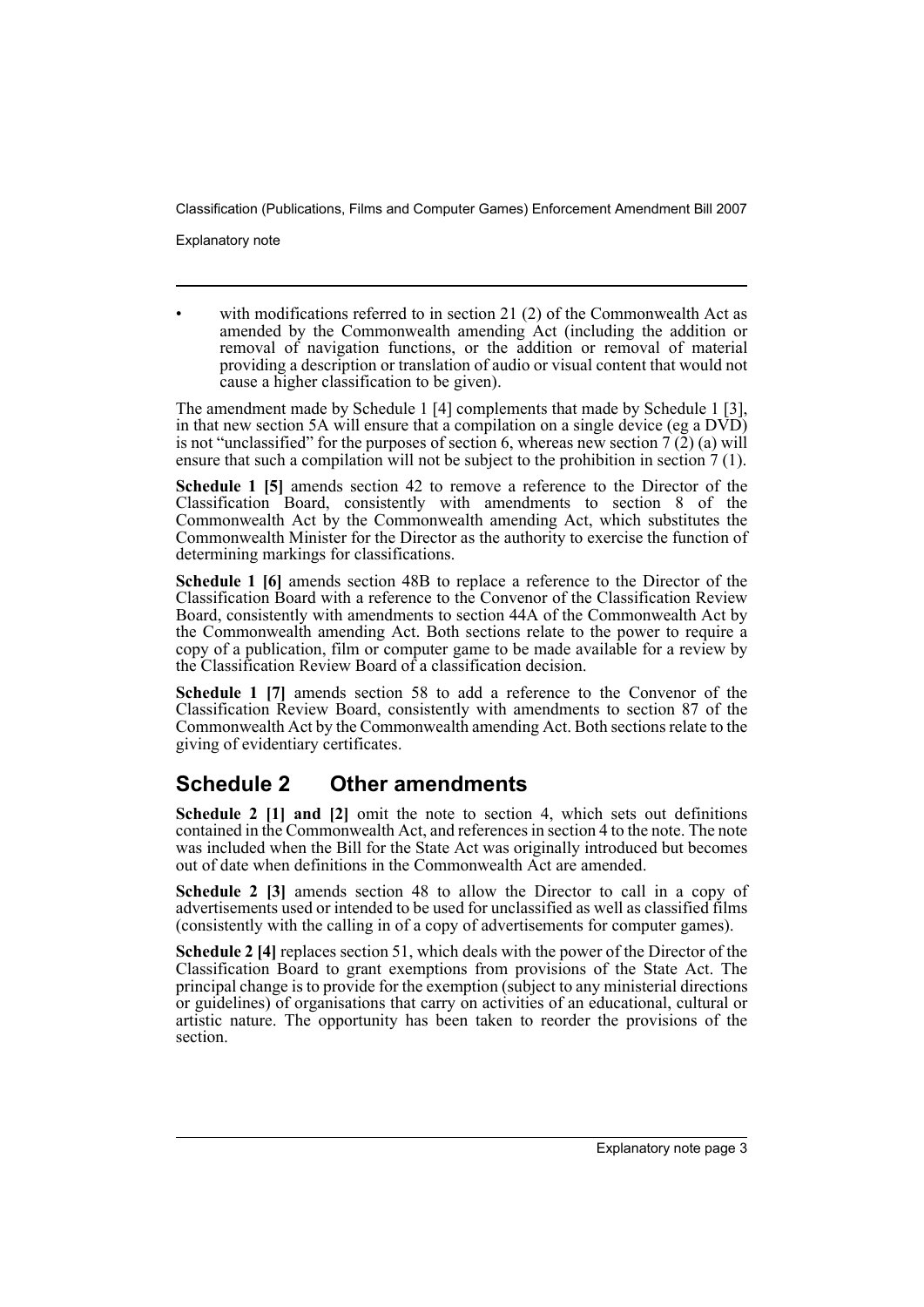Explanatory note

**Schedule 2 [5] and [6]** amend Schedule 1 to the State Act to enable regulations of a savings or transitional nature to be made in connection with the proposed Act and to enact specific savings provisions in connection with the substitution of section 51 dealing with exemptions.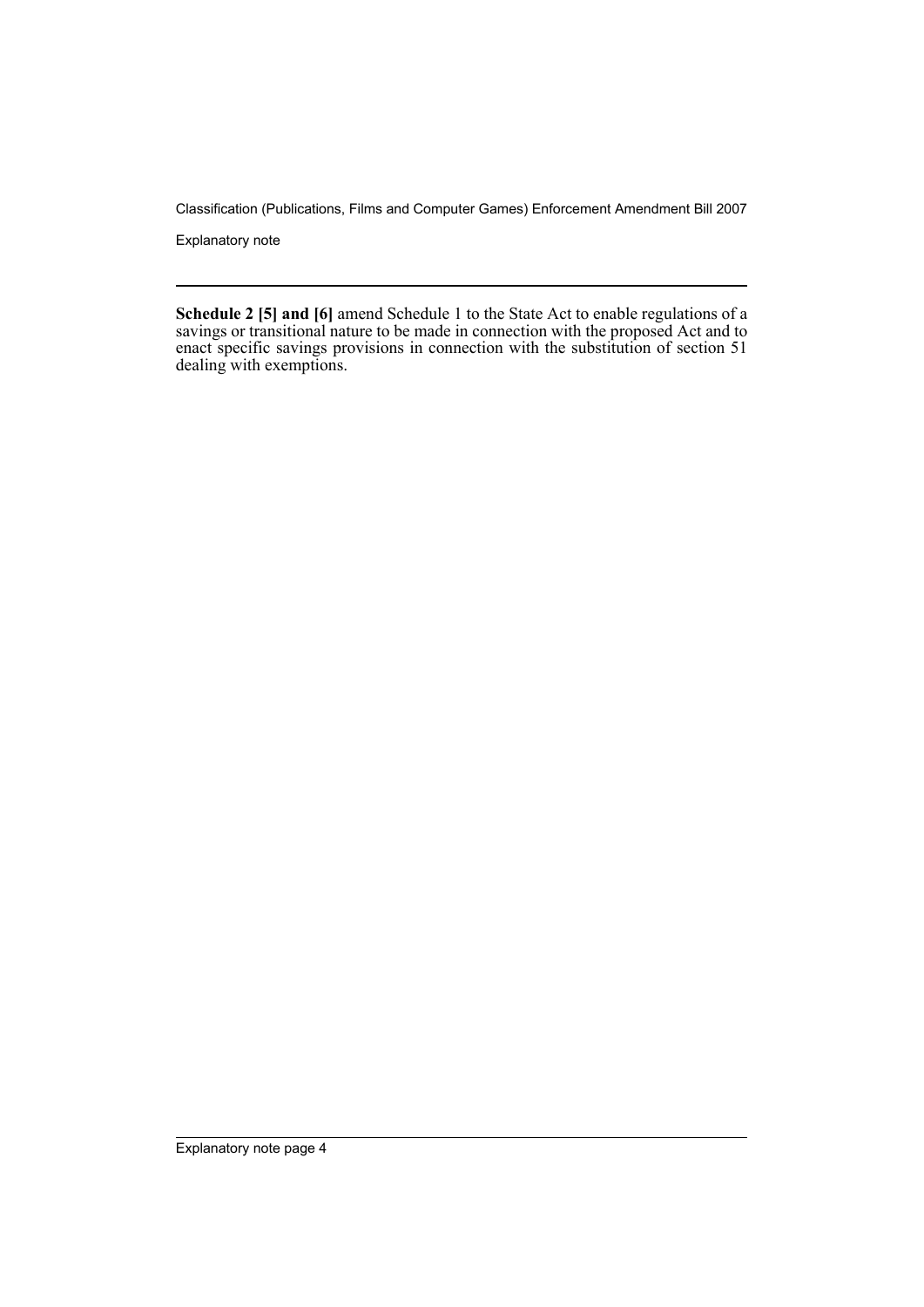First print



New South Wales

# **Classification (Publications, Films and Computer Games) Enforcement Amendment Bill 2007**

## **Contents**

|            |                                                                                                                                               | Page |
|------------|-----------------------------------------------------------------------------------------------------------------------------------------------|------|
| 1          | Name of Act                                                                                                                                   | 2    |
|            | Commencement                                                                                                                                  | 2    |
| 3          | Amendment of Classification (Publications, Films and<br>Computer Games) Enforcement Act 1995 No 63                                            | 2    |
| 4          | Repeal of Act                                                                                                                                 | 2    |
| Schedule 1 | Amendments consequential on enactment of Classification<br>(Publications, Films and Computer Games) Amendment<br>Act 2007 of the Commonwealth | 3    |
|            | Schedule 2 Other amendments                                                                                                                   | 5    |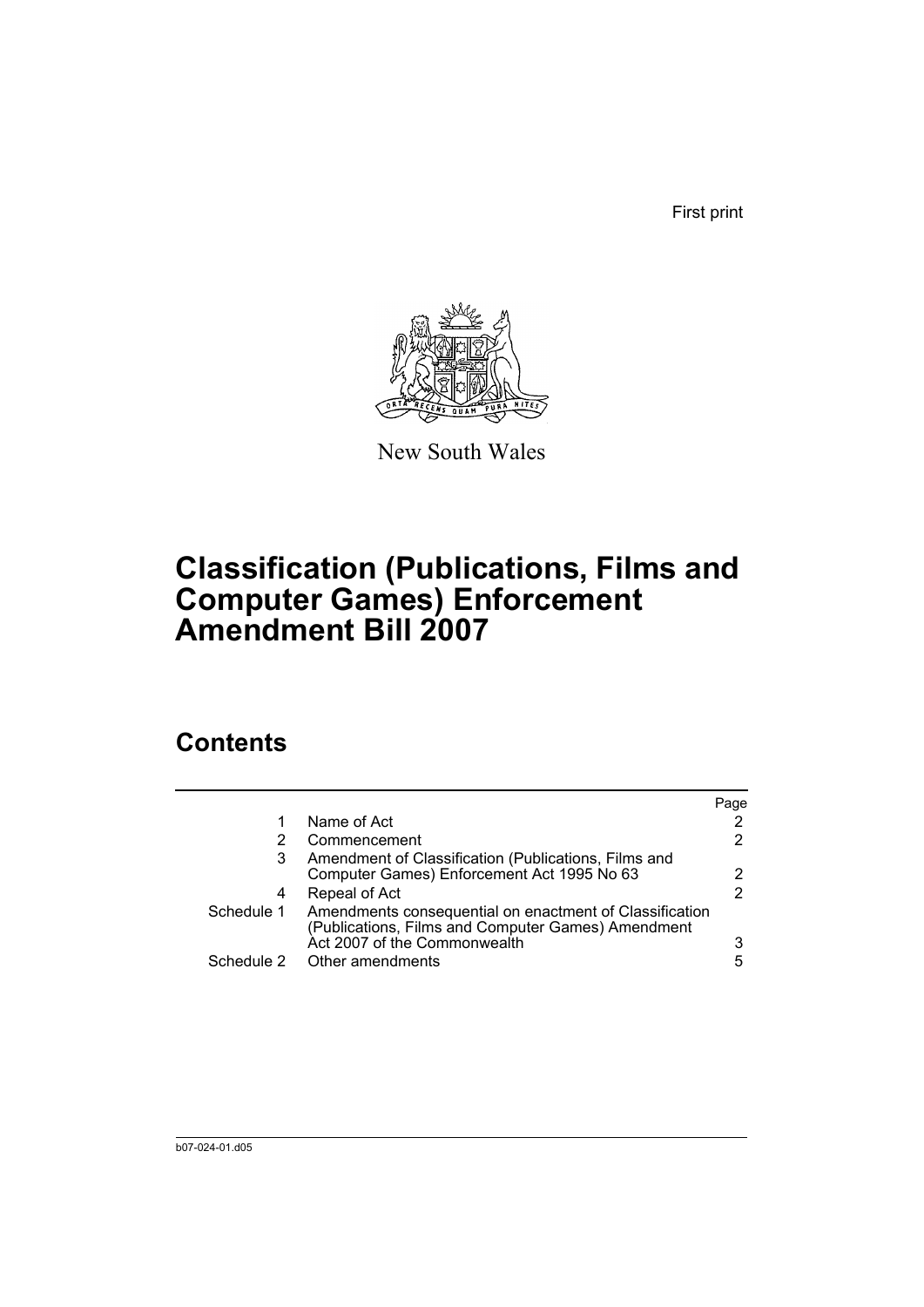Page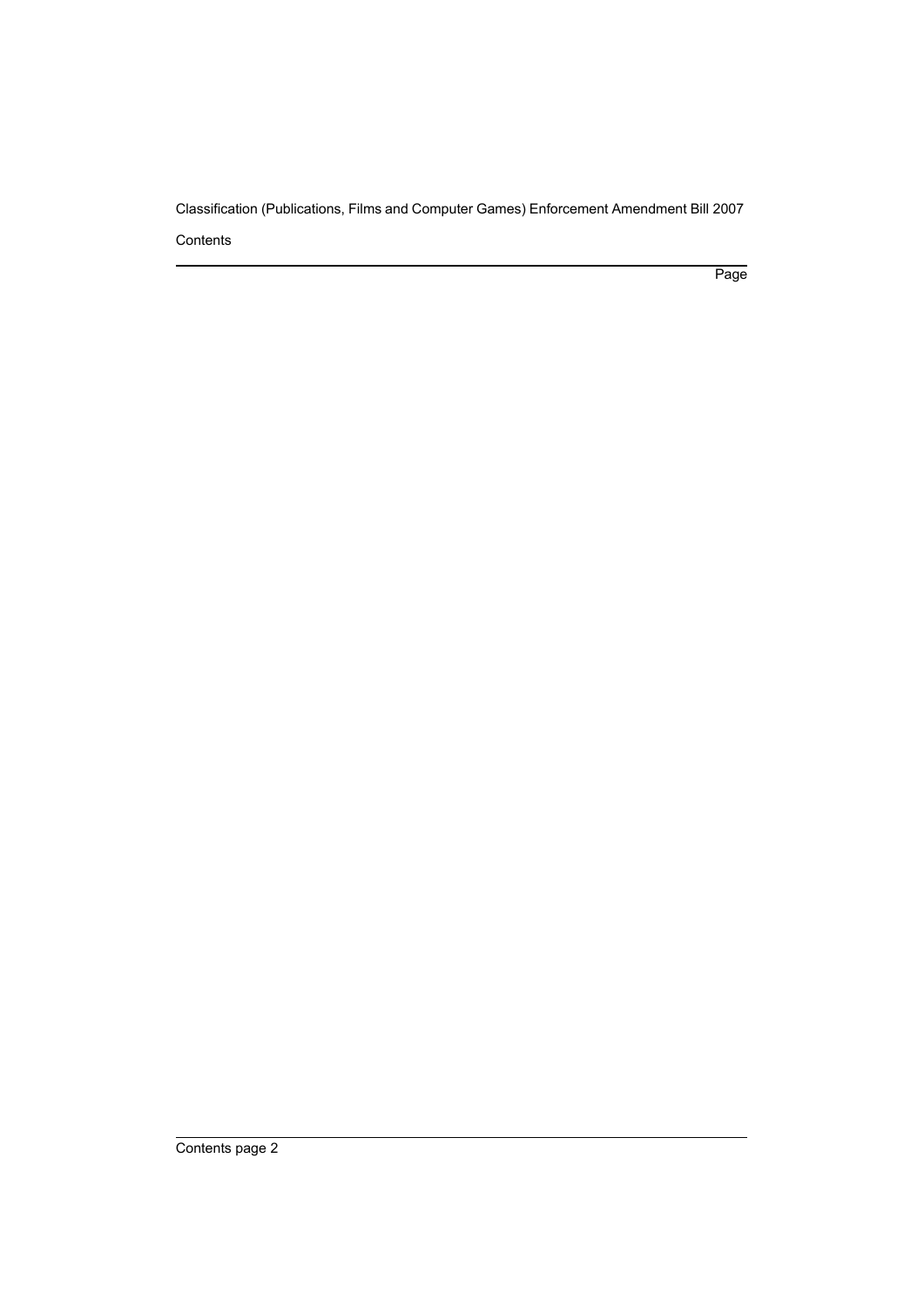

New South Wales

# **Classification (Publications, Films and Computer Games) Enforcement Amendment Bill 2007**

No , 2007

## **A Bill for**

An Act to amend the *Classification (Publications, Films and Computer Games) Enforcement Act 1995* consequentially on the enactment of amendments to the corresponding Commonwealth Act, and to make further provision for the giving of exemptions from the State Act; and for other purposes.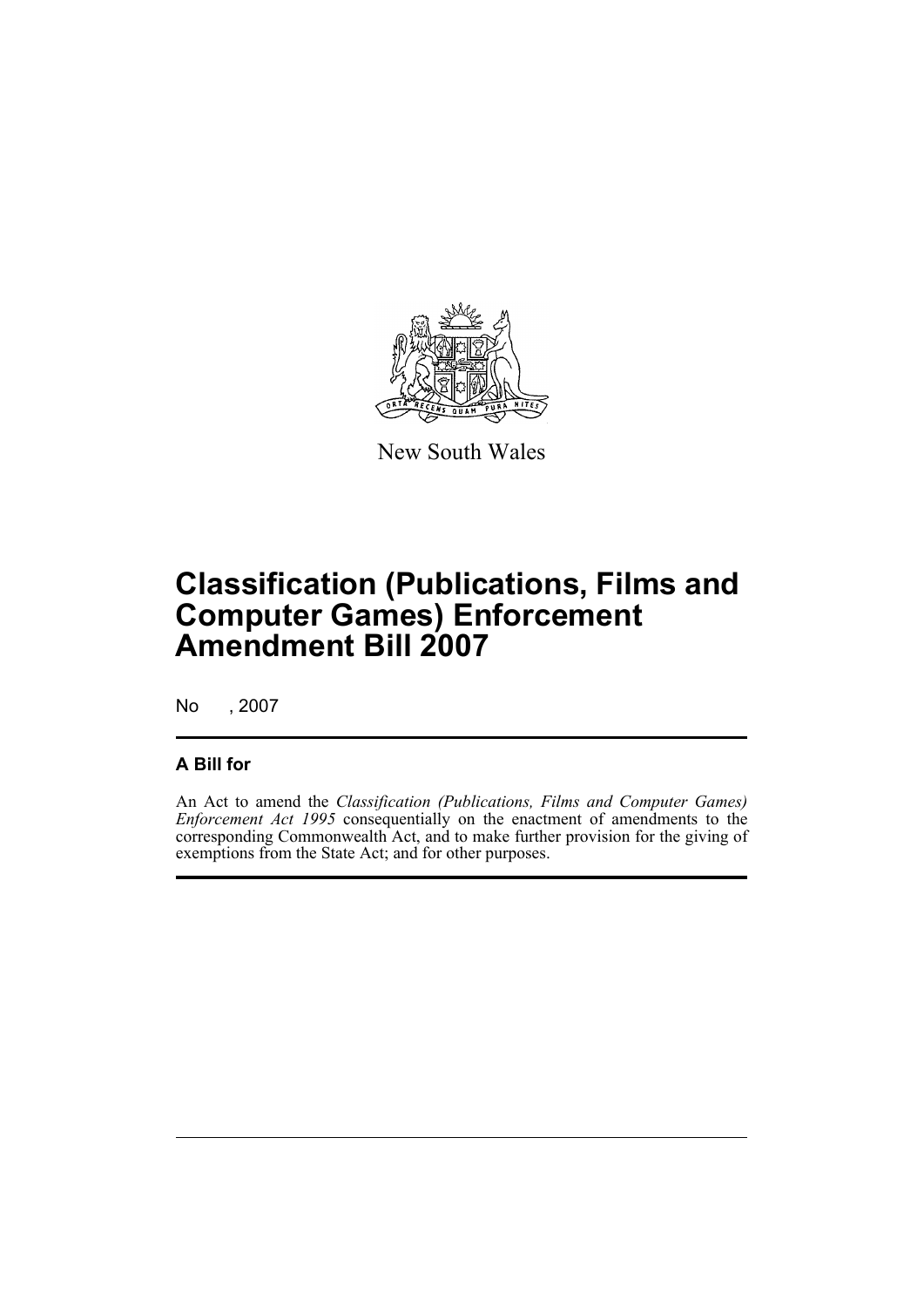<span id="page-7-3"></span><span id="page-7-2"></span><span id="page-7-1"></span><span id="page-7-0"></span>

|                                                                                                                                                                  |                                                                                                                         |                      | The Legislature of New South Wales enacts:                                                                                                                                                                                                          | $\mathbf{1}$        |  |
|------------------------------------------------------------------------------------------------------------------------------------------------------------------|-------------------------------------------------------------------------------------------------------------------------|----------------------|-----------------------------------------------------------------------------------------------------------------------------------------------------------------------------------------------------------------------------------------------------|---------------------|--|
| $\mathbf 1$                                                                                                                                                      | <b>Name of Act</b>                                                                                                      |                      |                                                                                                                                                                                                                                                     |                     |  |
|                                                                                                                                                                  | This Act is the <i>Classification (Publications, Films and Computer</i><br>Games) Enforcement Amendment Act 2007.       |                      |                                                                                                                                                                                                                                                     |                     |  |
| $\overline{2}$                                                                                                                                                   | Commencement                                                                                                            |                      |                                                                                                                                                                                                                                                     | 5                   |  |
|                                                                                                                                                                  | This Act commences on a day or days to be appointed by proclamation,<br>(1)<br>except as provided by subsection $(2)$ . |                      |                                                                                                                                                                                                                                                     | 6<br>$\overline{7}$ |  |
|                                                                                                                                                                  | (2)                                                                                                                     |                      | Schedule 1 [6] commences:                                                                                                                                                                                                                           | 8                   |  |
|                                                                                                                                                                  |                                                                                                                         | (a)                  | on the date of commencement of items 7 and 14 of Part 1 of<br>Schedule 2 to the Classification (Publications, Films and<br>Computer Games) Amendment Act 2007 of the Commonwealth<br>or the date of assent to this Act, whichever is the later, but | 9<br>10<br>11<br>12 |  |
|                                                                                                                                                                  |                                                                                                                         | (b)                  | if those items commence on different dates and either or both of<br>those dates are after the date of assent to this Act—on the later of<br>those dates.                                                                                            | 13<br>14<br>15      |  |
| 3                                                                                                                                                                |                                                                                                                         |                      | <b>Amendment of Classification (Publications, Films and Computer Games)</b><br>Enforcement Act 1995 No 63                                                                                                                                           | 16<br>17            |  |
|                                                                                                                                                                  |                                                                                                                         |                      | The Classification (Publications, Films and Computer Games)<br><i>Enforcement Act 1995</i> is amended as set out in Schedules 1 and 2.                                                                                                              | 18<br>19            |  |
| 4                                                                                                                                                                |                                                                                                                         | <b>Repeal of Act</b> |                                                                                                                                                                                                                                                     | 20                  |  |
|                                                                                                                                                                  | (1)                                                                                                                     |                      | This Act is repealed on the day following the day on which all of the<br>provisions of this Act have commenced.                                                                                                                                     | 21<br>22            |  |
| The repeal of this Act does not, because of the operation of section 30<br>(2)<br>of the <i>Interpretation Act 1987</i> , affect any amendment made by this Act. |                                                                                                                         |                      |                                                                                                                                                                                                                                                     |                     |  |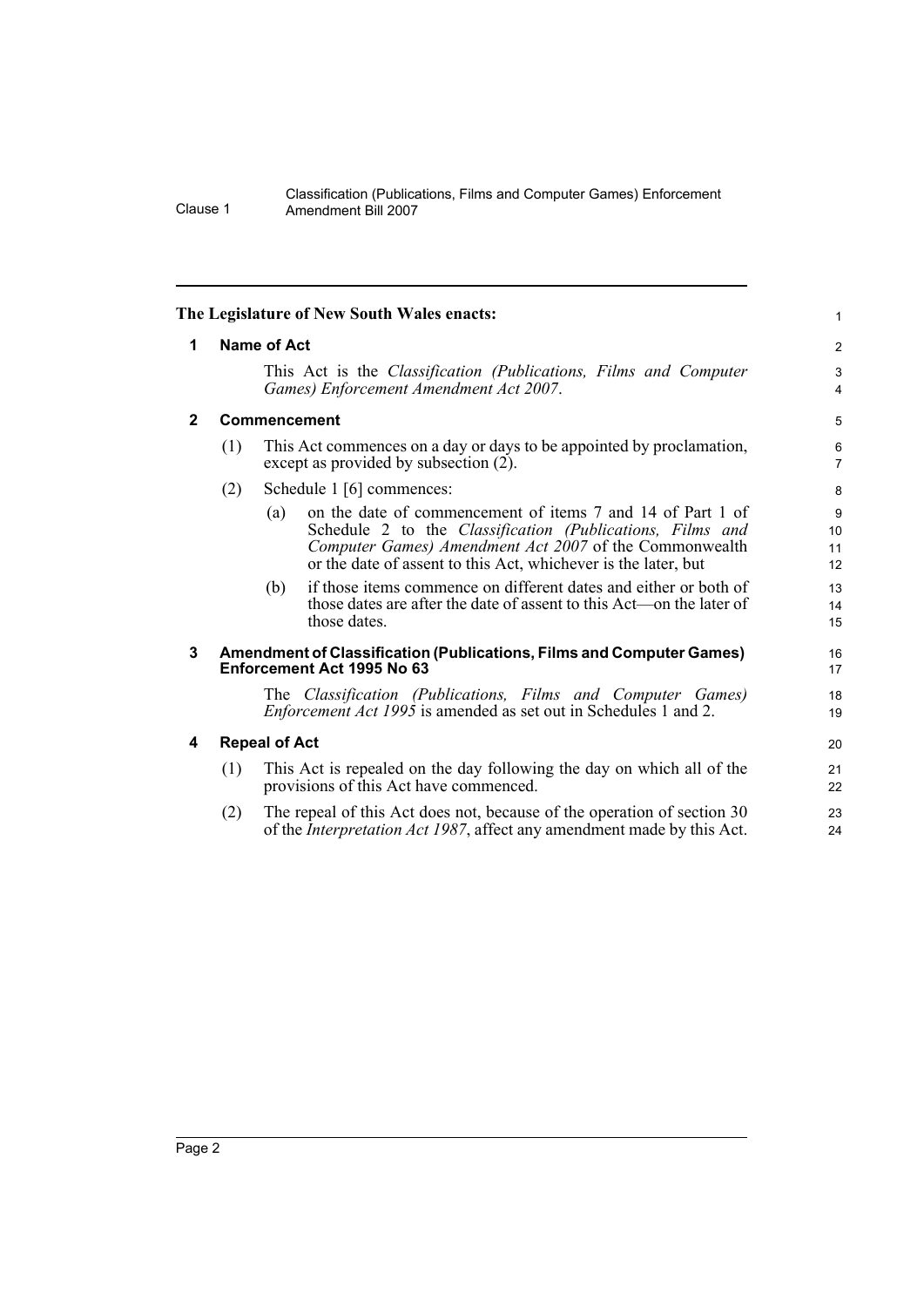Amendments consequential on enactment of Classification (Publications, Films and Computer Games) Amendment Act 2007 of the Commonwealth Schedule 1

## <span id="page-8-0"></span>**Schedule 1 Amendments consequential on enactment of Classification (Publications, Films and Computer Games) Amendment Act 2007 of the Commonwealth**

|       |                               |          | (Section 3)                                                                                                                                                                | 6              |
|-------|-------------------------------|----------|----------------------------------------------------------------------------------------------------------------------------------------------------------------------------|----------------|
| [1]   | <b>Section 4 Definitions</b>  |          |                                                                                                                                                                            | 7              |
|       |                               |          | Omit the definition of <i>approved form</i> in section $4(1)$ . Insert instead:<br><i>approved form</i> means a form approved under section 8A of the<br>Commonwealth Act. | 8<br>9<br>10   |
| [2]   | Section 4 (1)                 |          |                                                                                                                                                                            | 11             |
|       | Insert in alphabetical order: |          |                                                                                                                                                                            | 12             |
|       |                               |          | <b>Convenor</b> means the Convenor of the Review Board appointed<br>under section 74 of the Commonwealth Act.                                                              | 13<br>14       |
| $[3]$ | <b>Section 5A</b>             |          |                                                                                                                                                                            | 15             |
|       | Insert after section 5:       |          |                                                                                                                                                                            | 16             |
|       | <b>5A</b>                     |          | Films consisting only of classified films                                                                                                                                  | 17             |
|       |                               |          | Despite any other provision of this Act, a film:                                                                                                                           | 18             |
|       |                               | (a)      | that is contained on one device, and                                                                                                                                       | 19             |
|       |                               | (b)      | that consists only of 2 or more classified films,                                                                                                                          | 20             |
|       |                               |          | is to be treated, for the purposes of this Act, as if each of the<br>classified films were on a separate device.                                                           | 21<br>22       |
| [4]   | or in altered form            |          | Section 7 Classified films not to be sold or exhibited under different title                                                                                               | 23<br>24       |
|       |                               |          | Insert at the end of the section:                                                                                                                                          | 25             |
|       | (2)                           |          | Subsection (1) is not contravened by the sale or exhibition of a<br>classified film:                                                                                       | 26<br>27       |
|       |                               | (a)      | under a title different from that under which it is classified<br>if it is contained on one device that consists only of 2 or<br>more classified films, or                 | 28<br>29<br>30 |
|       |                               | (b)      | with modifications referred to in section 21 (2) of the<br>Commonwealth Act,                                                                                               | 31<br>32       |
|       |                               | or both. |                                                                                                                                                                            | 33             |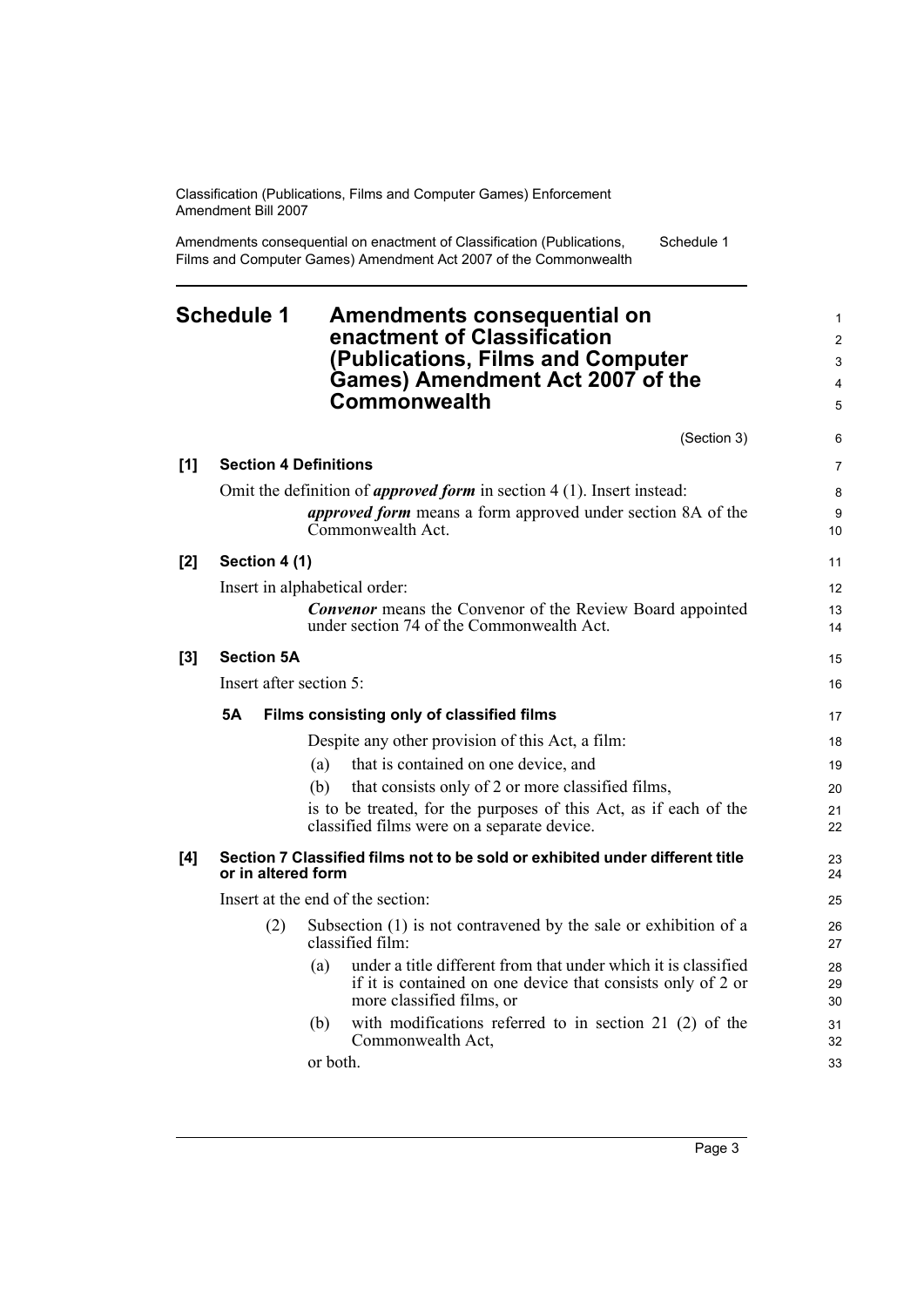| Schedule 1 | Amendments consequential on enactment of Classification (Publications, |
|------------|------------------------------------------------------------------------|
|            | Films and Computer Games) Amendment Act 2007 of the Commonwealth       |

| [5] | Section 42 Advertisements to contain determined markings and<br>consumer advice | 1<br>$\mathcal{P}$ |
|-----|---------------------------------------------------------------------------------|--------------------|
|     | Omit "by the Director" from section 42 (1) (b) (i).                             | 3                  |
| [6] | <b>Section 48B Obtaining copies for review</b>                                  | 4                  |
|     | Omit "Director" from section 48B (1). Insert instead "Convenor".                | 5                  |
| [7] | <b>Section 58 Evidence</b>                                                      | 6                  |
|     | Omit "Director or Deputy Director" from section 58 (1).                         | 7                  |
|     | Insert instead "Director, Deputy Director or Convenor".                         | 8                  |
|     |                                                                                 |                    |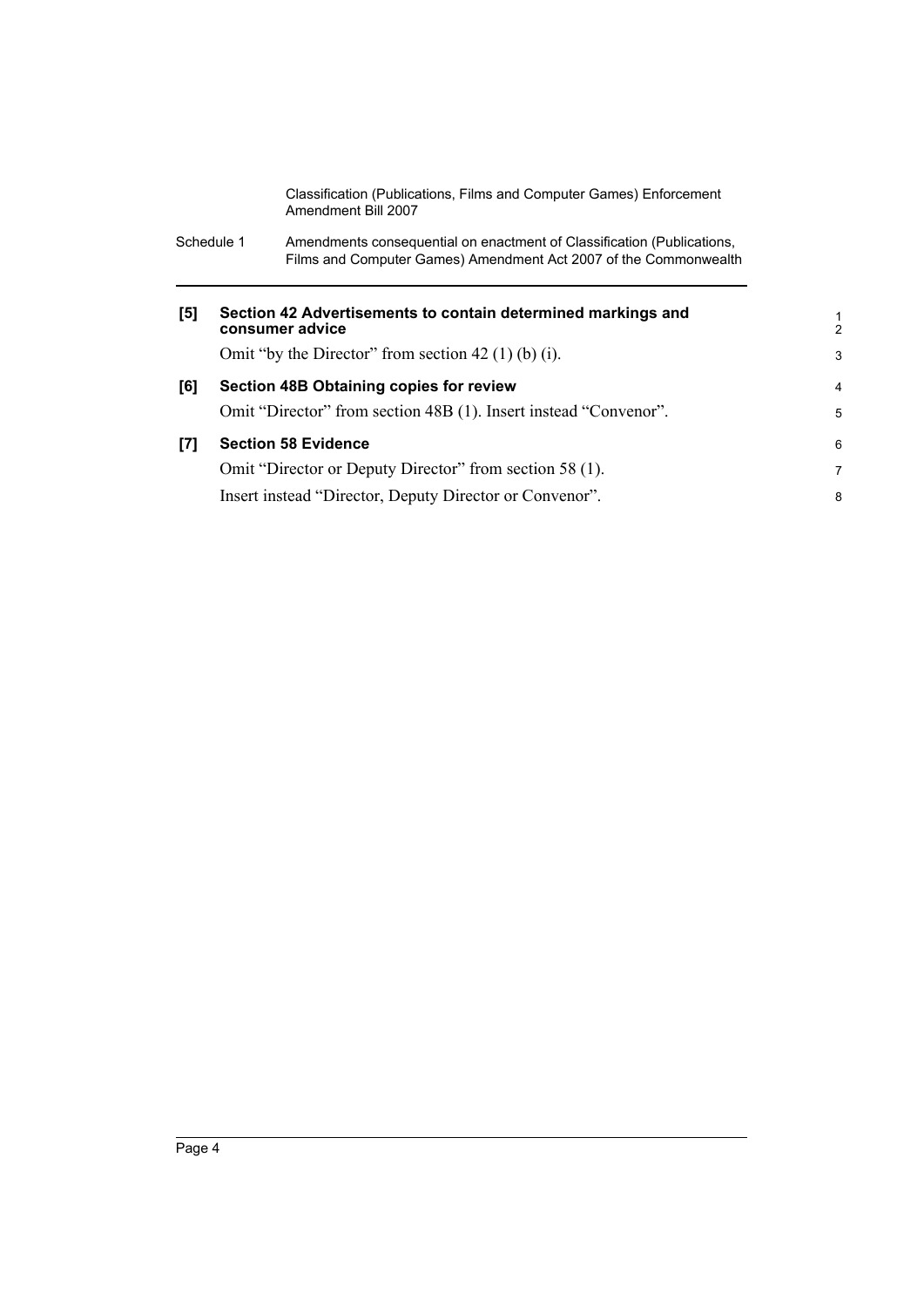Other amendments Schedule 2

<span id="page-10-0"></span>

|       | <b>Schedule 2</b>                                                       |                              |                   | <b>Other amendments</b>                                                                                                      | 1              |
|-------|-------------------------------------------------------------------------|------------------------------|-------------------|------------------------------------------------------------------------------------------------------------------------------|----------------|
|       |                                                                         |                              |                   | (Section 3)                                                                                                                  | 2              |
| [1]   |                                                                         | <b>Section 4 Definitions</b> |                   |                                                                                                                              | 3              |
|       |                                                                         |                              |                   | Omit "(see note at the end of this section)" wherever occurring in section 4 (1).                                            | 4              |
| [2]   |                                                                         | Section 4, note              |                   |                                                                                                                              | 5              |
|       |                                                                         |                              |                   |                                                                                                                              |                |
|       |                                                                         | Omit the note.               |                   |                                                                                                                              | 6              |
| $[3]$ |                                                                         |                              |                   | <b>Section 48 Calling in advertisements</b>                                                                                  | $\overline{7}$ |
|       |                                                                         |                              |                   | Omit "classified" from section 48 (1) (b).                                                                                   | 8              |
| [4]   |                                                                         | <b>Section 51</b>            |                   |                                                                                                                              | 9              |
|       |                                                                         |                              |                   | Omit the section. Insert instead:                                                                                            | 10             |
|       | 51                                                                      |                              | <b>Exemptions</b> |                                                                                                                              | 11             |
|       |                                                                         |                              |                   |                                                                                                                              |                |
|       |                                                                         | (1)                          |                   | Power to exempt                                                                                                              | 12             |
|       |                                                                         |                              |                   | The Director may:                                                                                                            | 13             |
|       |                                                                         |                              | (a)               | on application by any person, make a written direction that<br>this Act does not, to the extent and subject to any condition | 14<br>15       |
|       |                                                                         |                              |                   | specified in the direction, apply to or in respect of any film,                                                              | 16             |
|       |                                                                         |                              |                   | publication, computer game or advertisement, or                                                                              | 17             |
|       |                                                                         |                              | (b)               | on application made in accordance with subsection (9),                                                                       | 18             |
|       |                                                                         |                              |                   | make a written direction that this Act, or any specified<br>provision of this Act, does not, to the extent and subject to    | 19<br>20       |
|       |                                                                         |                              |                   | any condition specified in the direction, apply to an                                                                        | 21             |
|       |                                                                         |                              |                   | organisation approved under subsection (2) in relation to                                                                    | 22             |
|       |                                                                         |                              |                   | the exhibition of a film at an event (being a film and event                                                                 | 23             |
|       |                                                                         |                              |                   | specified in the direction), or                                                                                              | 24             |
|       |                                                                         |                              | (c)               | on application made in accordance with subsection (10),                                                                      | 25             |
|       |                                                                         |                              |                   | make a written direction that this Act, or any specified<br>provision of this Act, does not, to the extent and subject to    | 26<br>27       |
|       |                                                                         |                              |                   | any condition specified in the direction, apply to an                                                                        | 28             |
|       |                                                                         |                              |                   | organisation approved under subsection $(5)$ in relation to                                                                  | 29             |
|       |                                                                         |                              |                   | all or any of its activities or functions that relate to films or                                                            | 30             |
|       |                                                                         |                              |                   | computer games.                                                                                                              | 31             |
|       | (2)<br>Approval of organisations for the purposes of subsection (1) (b) |                              |                   |                                                                                                                              |                |
|       |                                                                         |                              |                   | The Director, by notice published in the Commonwealth Gazette,                                                               | 33             |
|       |                                                                         |                              |                   | may, on application, approve an organisation for the purposes of                                                             | 34             |
|       |                                                                         |                              |                   | subsection (1) (b). An approval takes effect on the date of                                                                  | 35             |
|       |                                                                         |                              |                   | publication of the notice.                                                                                                   | 36             |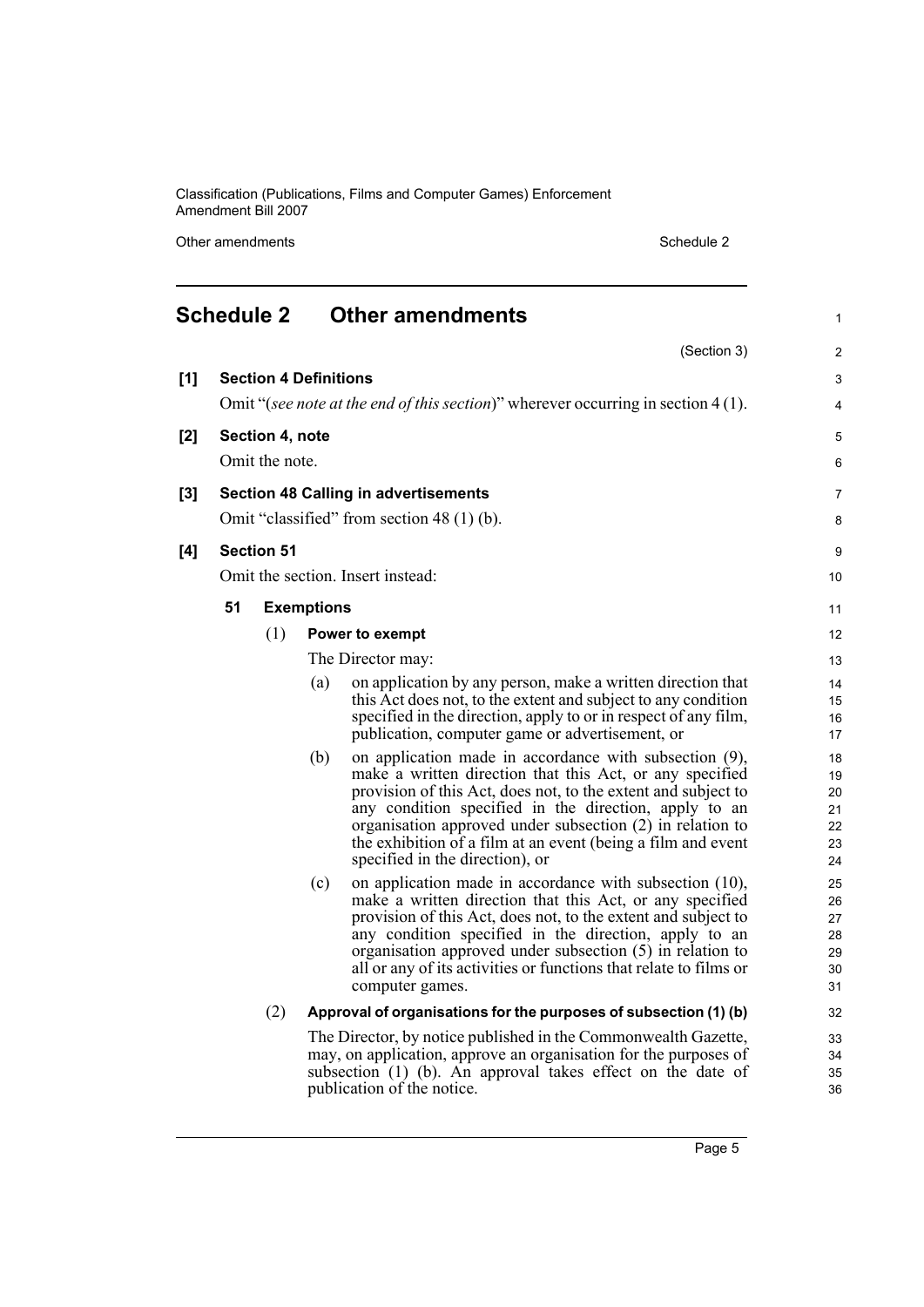Schedule 2 Other amendments

| (3) | In considering whether to approve an organisation under<br>subsection $(2)$ , the Director is to have regard to the following<br>matters:                                                                                                                                                                                     | $\mathbf{1}$<br>$\overline{c}$<br>3 |
|-----|-------------------------------------------------------------------------------------------------------------------------------------------------------------------------------------------------------------------------------------------------------------------------------------------------------------------------------|-------------------------------------|
|     | (a)<br>the purpose for which the organisation was formed,                                                                                                                                                                                                                                                                     | 4                                   |
|     | (b)<br>the extent to which the organisation carries on activities of<br>a medical, scientific, educational, cultural or artistic<br>nature,                                                                                                                                                                                   | 5<br>6<br>$\overline{7}$            |
|     | the reputation of the organisation in relation to the<br>(c)<br>screening of films,                                                                                                                                                                                                                                           | 8<br>9                              |
|     | the conditions as to admission of persons to the screening<br>(d)<br>of films by the organisation.                                                                                                                                                                                                                            | 10<br>11                            |
| (4) | The Director may revoke an approval given under subsection (2)<br>if, because of a change in any matter referred to in subsection (3),<br>the Director considers that it is no longer appropriate that the<br>organisation be approved.                                                                                       | 12<br>13<br>14<br>15                |
| (5) | Approval of organisations for the purposes of subsection (1) (c)                                                                                                                                                                                                                                                              | 16                                  |
|     | The Director, by notice published in the Commonwealth Gazette,<br>may, on application, approve an organisation for the purposes of<br>subsection $(1)$ (c) if the organisation carries on activities of an<br>educational, cultural or artistic nature. An approval takes effect<br>on the date of publication of the notice. | 17<br>18<br>19<br>20<br>21          |
| (6) | In considering whether to approve an organisation under<br>subsection $(5)$ , the Director is to have regard to the following<br>matters:                                                                                                                                                                                     | 22<br>23<br>24                      |
|     | the purpose for which the organisation was formed,<br>(a)                                                                                                                                                                                                                                                                     | 25                                  |
|     | (b)<br>the extent to which the organisation carries on activities of<br>an educational, cultural or artistic nature,                                                                                                                                                                                                          | 26<br>27                            |
|     | the reputation of the organisation in relation to:<br>(c)<br>the screening of films, or<br>(i)                                                                                                                                                                                                                                | 28<br>29                            |
|     | (ii)<br>the possession or demonstration of computer games,                                                                                                                                                                                                                                                                    | 30                                  |
|     | as the case may be,                                                                                                                                                                                                                                                                                                           | 31                                  |
|     | the conditions as to admission of persons to:<br>(d)                                                                                                                                                                                                                                                                          | 32                                  |
|     | the screening of films by the organisation, or<br>(i)                                                                                                                                                                                                                                                                         | 33                                  |
|     | the demonstration of computer games by the<br>(ii)<br>organisation,                                                                                                                                                                                                                                                           | 34<br>35                            |
|     | as the case may be.                                                                                                                                                                                                                                                                                                           | 36                                  |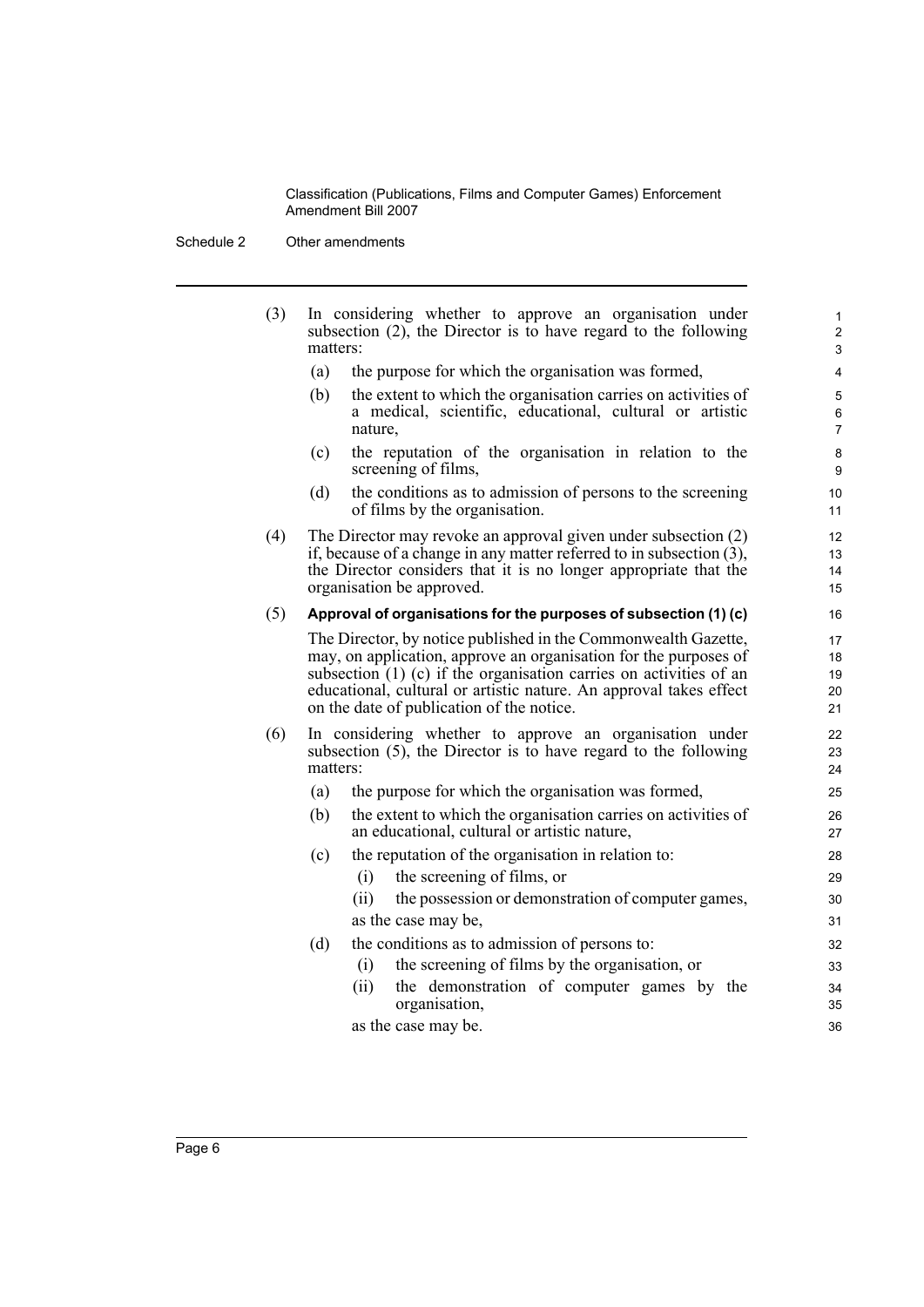#### Other amendments Schedule 2

| (7)  |     | The Director may revoke an approval given under subsection (5)<br>if, because of a change in any matter referred to in subsection $(6)$ ,<br>the Director considers that it is no longer appropriate that the<br>organisation be approved. | 1<br>$\overline{2}$<br>3<br>4 |
|------|-----|--------------------------------------------------------------------------------------------------------------------------------------------------------------------------------------------------------------------------------------------|-------------------------------|
| (8)  |     | Notification of refusal or revocation of approval                                                                                                                                                                                          | 5                             |
|      |     | The Director is to notify an organisation in writing of the<br>Director's decision:                                                                                                                                                        | 6<br>7                        |
|      | (a) | to refuse an application for approval, or                                                                                                                                                                                                  | 8                             |
|      | (b) | to revoke an approval,                                                                                                                                                                                                                     | 9                             |
|      |     | within 30 days after the date of the decision and must give<br>reasons for the decision. Revocation of an approval takes effect<br>on the date of the decision to revoke or on a later date specified<br>in the notice.                    | 10<br>11<br>12<br>13          |
| (9)  |     | <b>Application for exemption</b>                                                                                                                                                                                                           | 14                            |
|      |     | An application by an approved organisation for an exemption<br>under subsection $(1)$ (b) must:                                                                                                                                            | 15<br>16                      |
|      | (a) | be in writing, and                                                                                                                                                                                                                         | 17                            |
|      | (b) | specify the film that the organisation intends to exhibit and<br>the event at which the film is to be exhibited, and                                                                                                                       | 18<br>19                      |
|      | (c) | be accompanied by a synopsis of the story or events<br>depicted in the film, and the prescribed fee.                                                                                                                                       | 20<br>21                      |
| (10) |     | An application by an approved organisation for an exemption<br>under subsection $(1)$ (c) must:                                                                                                                                            | 22<br>23                      |
|      | (a) | be in writing, and                                                                                                                                                                                                                         | 24                            |
|      | (b) | specify the extent of the exemption sought, and                                                                                                                                                                                            | 25                            |
|      | (c) | be accompanied by the prescribed fee.                                                                                                                                                                                                      | 26                            |
| (11) |     | Notification of refusal of exemption                                                                                                                                                                                                       | 27                            |
|      |     | The Director must notify an organisation in writing of a decision<br>to refuse an application for an exemption within $30$ days after the<br>date of the decision and must give reasons for the decision.                                  | 28<br>29<br>30                |
| (12) |     | Ministerial directions and guidelines                                                                                                                                                                                                      | 31                            |
|      |     | In considering whether:                                                                                                                                                                                                                    | 32                            |
|      | (a) | to make a direction under subsection $(1)$ , or                                                                                                                                                                                            | 33                            |
|      | (b) | to give an approval under subsection $(2)$ or $(5)$ , or                                                                                                                                                                                   | 34                            |
|      | (c) | to revoke such an approval,                                                                                                                                                                                                                | 35                            |
|      |     | the Director is to give effect to any directions or guidelines issued<br>by the Minister in relation to the application of this Act.                                                                                                       | 36<br>37                      |